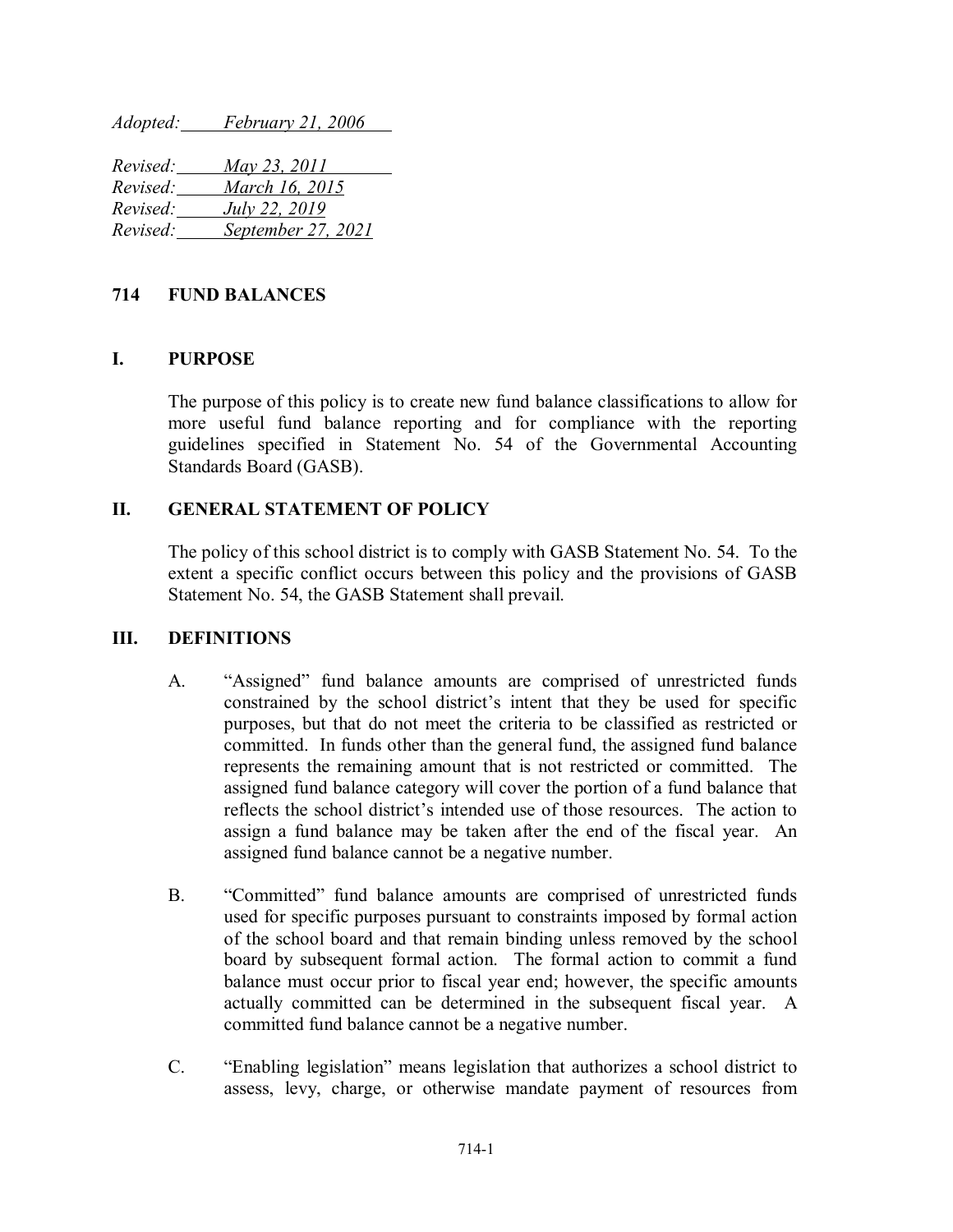external providers and includes a legally enforceable requirement that those resources be used only for the specific purposes listed in the legislation.

- D. "Fund balance" means the arithmetic difference between the assets and liabilities reported in a school district fund.
- E. "Nonspendable" fund balance amounts are comprised of funds that cannot be spent because they are either not in spendable form or are legally or contractually required to be maintained intact. They include items that are inherently unspendable, such as, but not limited to, inventories, prepaid items, long-term receivables, non-financial assets held for resale, or the permanent principal of endowment funds.
- F. "Restricted" fund balance amounts are comprised of funds that have legally enforceable constraints placed on their use that either are externally imposed by resource providers or creditors (such as through debt covenants), grantors, contributors, voters, or laws or regulations of other governments, or are imposed by law through constitutional provisions or enabling legislation.
- G. "Unassigned" fund balance amounts are the residual amounts in the general fund not reported in any other classification. Unassigned amounts in the general fund are technically available for expenditure for any purpose. The general fund is the only fund that can report a positive unassigned fund balance. Other funds would report a negative unassigned fund balance should the total of nonspendable, restricted, and committed fund balances exceed the total net resources of that fund.
- H. "Unrestricted" fund balance is the amount of fund balance left after determining both nonspendable and restricted net resources. This amount can be determined by adding the committed, assigned, and unassigned fund balances.

# **IV. CLASSIFICATION OF FUND BALANCES**

The school district shall classify its fund balances in its various funds in one or more of the following five classifications: nonspendable, restricted, committed, assigned, and unassigned.

# **V. MINIMUM FUND BALANCE**

It is the policy of the Delano Public School District to strive for 12% of operating expenditures as its June 30 unassigned General Fund Balance. General Fund operating expenditures do not include committed, restricted, or assigned fund balance expenditures. When the District is projected to drop below its minimum fund balance, district administration shall initiate measures to either generate